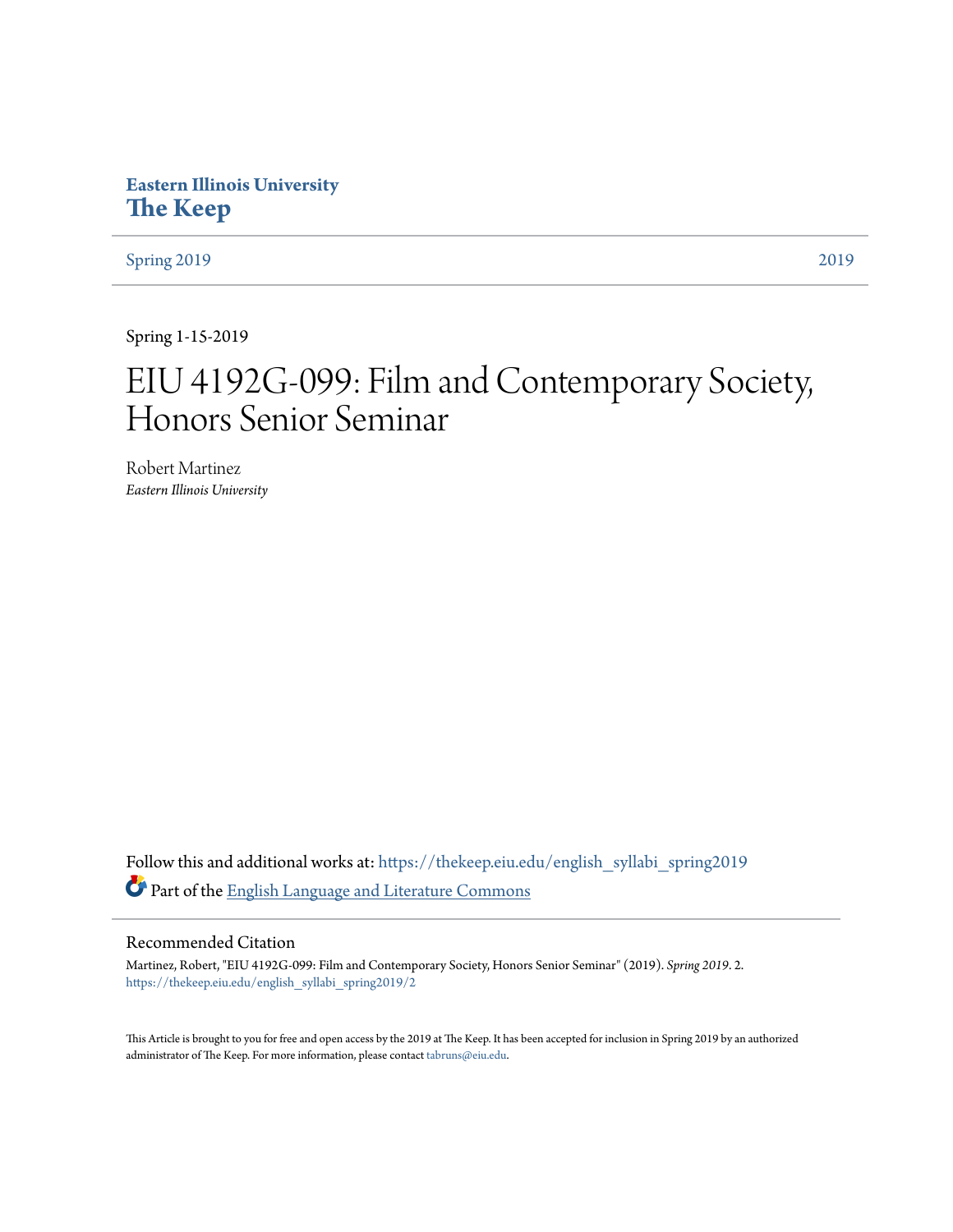# EIU 4192G, section 099:

# EIU Honors Senior Seminar in Film & Contemporary Society Spring 2019 | Coleman 1255 | Wednesdays 3-6.20 PM

Instructor: Dr. Robert Martinez Office: Coleman 3371 E-mail: rlmartinez@eiu.edu Office Hours: T/TH 11 AM-2 PM and by appointment Class Websites: D2L course page and www.martinezliteraria.com/eiu4192

#### Course Description:

EIU 4192G-099 (4-0-4, FS] is an EIU Honors Senior Seminar in Film & Contemporary Society. In this course, we will study some of the theory, aesthetics, history, and cultural contexts of film, concentrating on the relationships among film, literature, popular culture, music, and the arts. Students will explore the ways in which we read film and culture from around the world, and the ways in which we write about film. The spring 2018 iteration of this seminar will emphasize how cinema from around the world asks us to think critically about central problems facing contemporary society, such as the problem of evil and violence, the ethical quandaries facing us during times of war or conflict, our complicated relationship with technology, and philosophical meditations about Jove, gender, and life in modern cities. This course is writing intensive and not open to English majors. (Note: This EIU Honors Senior Seminar requires student completion of at least 75 semester hours and does not fulfill the English junior Seminar required of English majors.)

#### Course Learning Objectives:

- Students will exercise their abilities to summarize and synthesize information from scholarly sources of various disciplines and from interdisciplinary materials (writing, critical thinking).
- Students will have opportunities to make oral presentations of these summaries and syntheses (speaking).
- Students will learn to conduct interdisciplinary film research using both primary and secondary sources (critical thinking].
- Students will learn how to communicate these research findings in oral and written form (writing and speaking).
- Students will learn to research, study, analyze and compare films from their own culture and those of other cultures (critical thinking).
- Students will learn the importance of film studies in understanding cross-cultural interactions (citizenship).
- Students will learn the importance of film studies as a basis for social action (citizenship).
- Students will learn the significance of film as an integrated art form.
- Students will learn the significance of contemporary film to a study of contemporary culture and society.

#### Required Texts & Films:

- Bernard F. Dick, *Anatomy of Film* (6<sup>th</sup> edition) at TRS
- Selected readings on D2L
- Oliver Stone, *Platoon* (1986)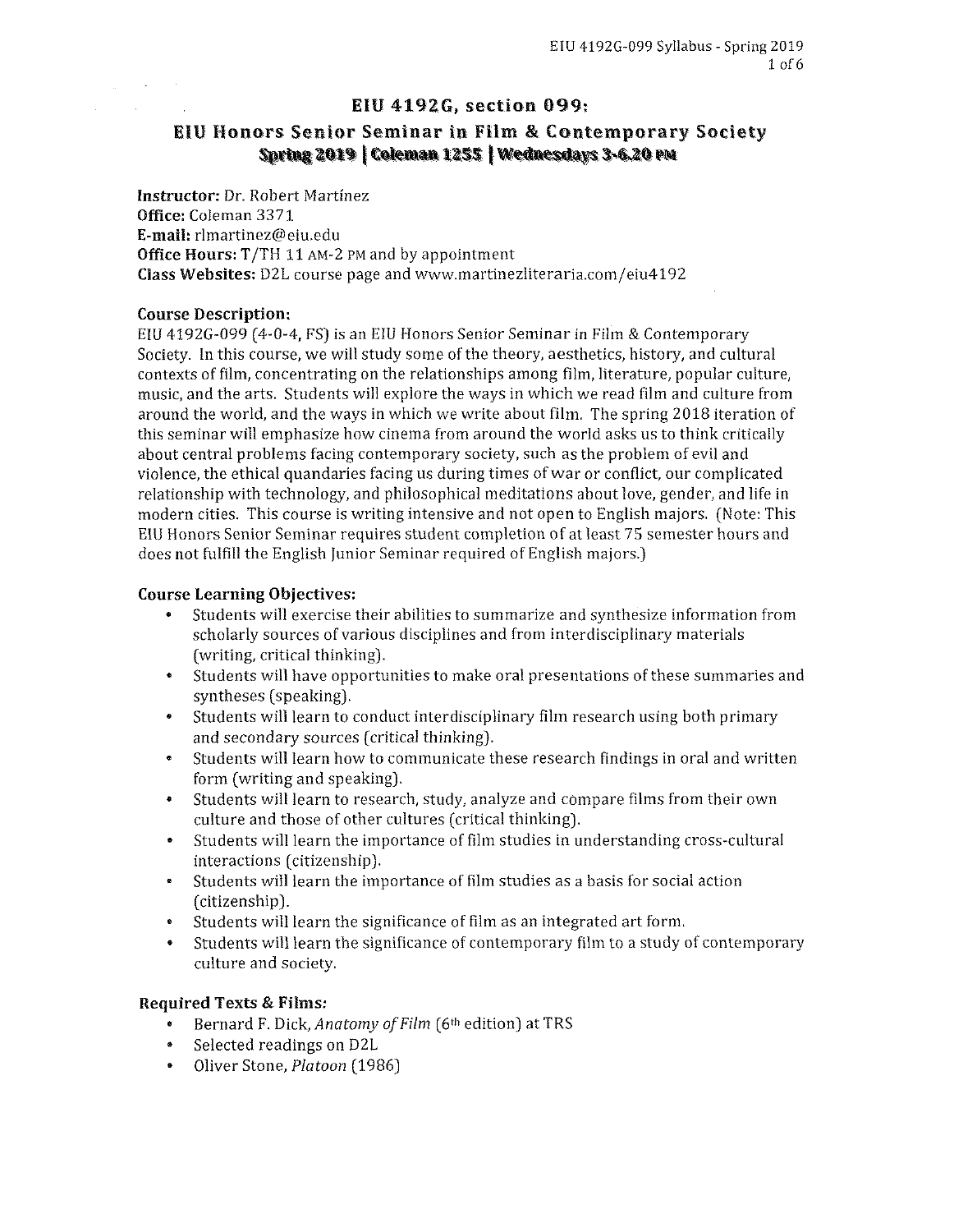- David Mackenzie, *Hell or High Water* (2016)
- László Nemes, *Son of Saul (Saul fia; 2015)*
- Michael Haneke, *The White Ribbon (Das Weisse Band;* 2009)
- Wim Wenders, *Wings of Desire (Der Himmel iiber Berlin;* 1987)
- Alan Pakula, *The Parallax View* (1974)
- Don Siegel, *Dirty Harry* (1971)
- Jen and Sylvia Saska, *American Mary* (2012)
- Eskil Vogt, *Blind* (2014)
- Hal Hartley, *Amateur* (1994)
- Michael Powell, *Peeping Tom* (1960)
- Michelangelo Antonioni, *Blow-Up* (1966)
- Sophia Takal, *Always Shine* (2016)
- Ingmar Bergman, *Winter light* (1963)

# **Screenings in and Readings for Class:**

You are required to attend all class film screenings and to do all assigned reading for this course. More importantly, you are expected to read all assignments and watch all films **carefully** and **conscientiously,** meaning you are to make note of your reactions to the readings/films and be prepared to share your critical thoughts and interpretations of the works we cover. lfyou do not understand something in the reading, you should read it again and work at its meaning; likewise, if something about a film is perplexing, watch it again and think about it carefully. This process is what is known as "critical reading" and "critical thinking": you must study a writer's language or filmmaker's films and think critically about its meanings and ramifications.

The text listed above is available from Textbook Rental (TRS). Other required readings will be available online via our course page on D2L. On the day that a text is to be discussed, you must have that work with you in class. For **electronic readings (PDF or Web documents), you must have readable access to those documents in class on the day the material is discussed.** Since this course emphasizes careful reading and writing, you must either print out the document(s) or use a laptop, desktop, iPad, Kindle, or Nook to view them. *Using Smartphones to view readings for class discussion* **is** *not acceptable, unless directed to do* **so** *by the instructor.* 

# **Required Attendance, Materials & Editions:**

- Check Panthermail (e-mail) **daily**
- Sign-up for and use "Remind" app for class texting
- Use text editions found at Textbook Rental
- Attend class and participate daily in discussion
- Attend all film screenings
- Complete all forum posts
- Additional readings via handouts or DZL

Attendance in EIU 4192G means that you are present in class each day in both *body and mind*—that is, I expect you to come to class each day having completed any required reading or listening or viewing assignments and ready to share your thoughtful, considered ideas. **Missing class and not completing assignments are not acceptable.** If you become ill or experience family or personal difficulties beyond your control, then you must notify me of your absence as soon as possible. Not completing daily assignments and not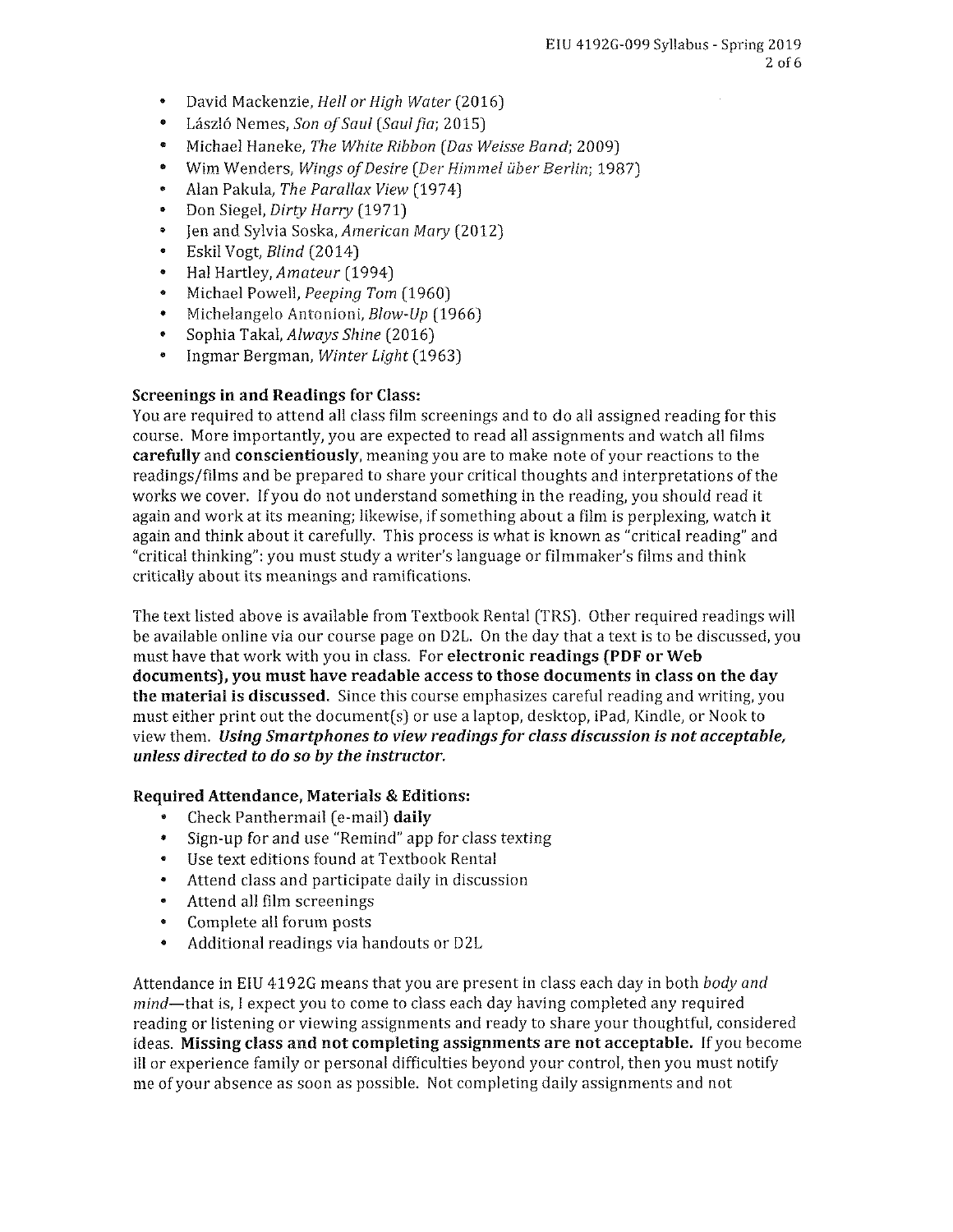contributing to class discussion will result in poor participation grade scores. If you miss more than three (3} classes, your final course grade will be penalized: starting with the fourth (4th) absence, a "+" or "-" will be deducted from your final course grade.

# Smartphone/Social Media Policy:

To protect the safety of the classroom and the privacy of the students, usage of cell phones or smartphones during class to videotape, to text, and to access social media sites or apps (e.g., Twitter, Facebook, Tumblr, YouTube, etc.} is strictly forbidden. Smartphone or cell phone use during class will only be permitted with the prior approval of the instructor.

# Grading of Assignments:

- Four ( 4} Analysis Task essays (3-4 pages each): 20%
- Film Note-taking Log: 10%
- General Participation, class discussion, possible quizzes: 10%
- Forum posts for each film (250-400 words per post): 10%
- Group Project Oral Presentation: 20%
- Research Term Paper (10-12 pages}: 30%

# Grading Scale:

- $A = 94-100$
- $A 90.93$
- $B = 87-89$
- $B = 84 86$
- $B 80 83$
- $C+ = 77-79$
- $C = 74-76$
- $C = 70-73$
- $D = 60-69$
- $F = \text{below } 60$

# Turning in Assignments & Feedback:

Assignments turned in via D2L Dropbox must be in Microsoft Word format. Instructor feedback will be embedded in graded writing. Be sure to review and save your graded essays. One of your most important tools for improvement will be the comments and corrections I make in or suggest to your writing. *If you wish to see your writing improve and your grade rise as the semester progresses, you must carefully refer back to these written comments as you write subsequent essays.* 

# Guidelines for Specific Assignments:

All written work should be formatted thus:

- Use Microsoft Word
- Use Double-spaced, 12-point Times New Roman or Cambria font
- Use 1" (top/bottom} and 1.25" (left/right} margins
- Include your name, course name, professor's name, and date on the front page
- Include a title for your essays
- Place your name and page numbers in the headers of your essays
- Turn in all written work electronically via D2L Dropbox
- Film Note-taking Log must be turned in hard copy (print out or use notebook)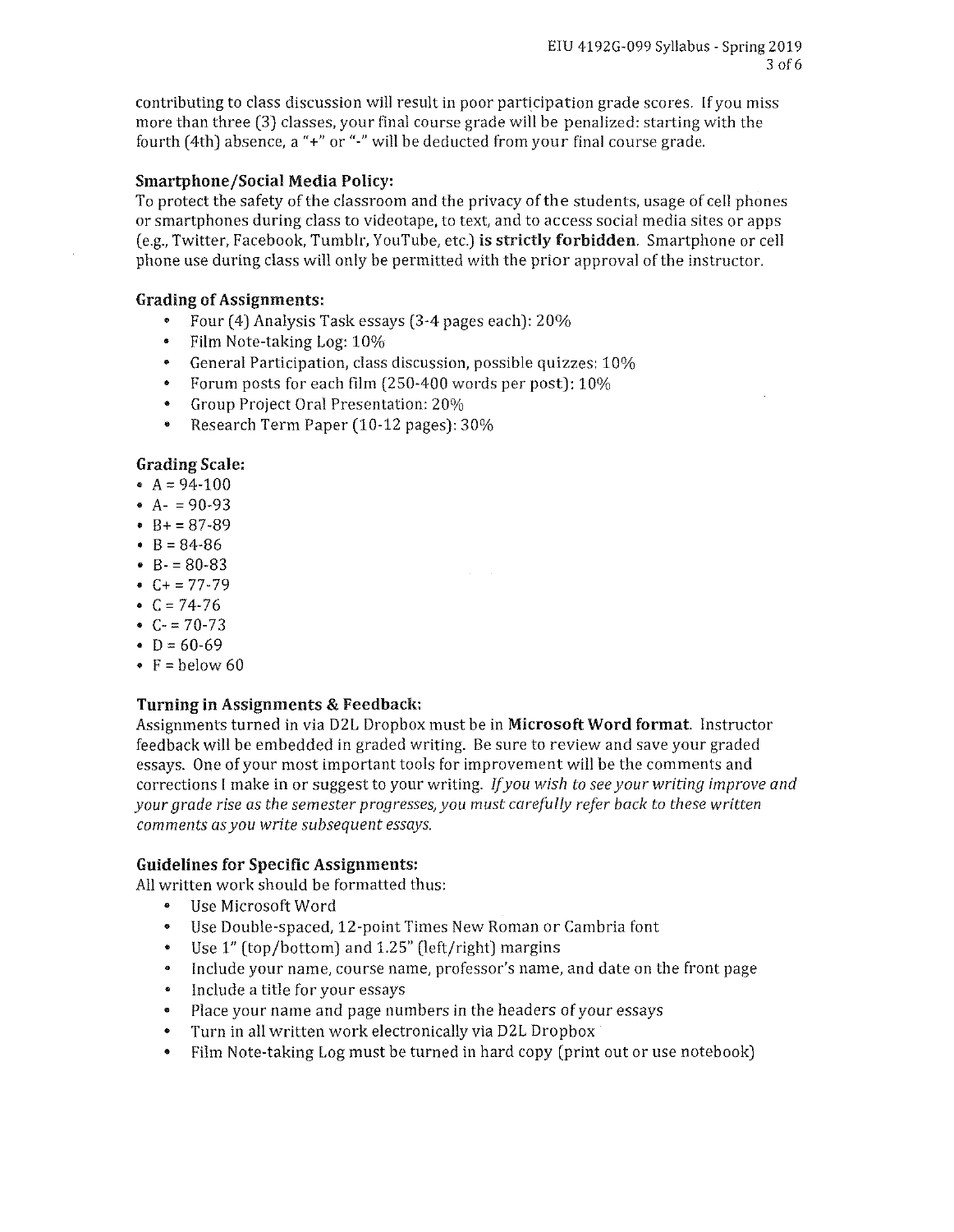# **A Note about Plagiarism:**

Plagiarism is the intentional or unintentional use of someone else's ideas, words, or work as your own. lfyou use or refer to ideas or work other than your own, you must acknowledge the source and author of those ideas/that work and document it properly using MLA format (Purdue MLA guide: https://owl.english.purdue.edu/owl/resource/747/01/). Plagiarism is an Honor Code violation at EIU, and offenders will be referred to the EIU Office for Student Standards. **Failure to cite any outside sources or critics will constitute plagiarism.** 

Most assignments will receive letter grades. For shorter assignments, the following checkmark system may be used:

- $\sqrt{+}$  = Excellent work that is strongly engaged, on-topic, and very well written.
- $\sqrt{\ }$  = Satisfactory work that is on-topic and cleanly written.
- $\sqrt{\cdot}$  = Below average work that shows little engagement, is off-topic, and is hurriedly and poorly written.

# **Student Academic Integrity:**

Students are expected to maintain principles of academic integrity and conduct as defined in EIU's Code of Conduct (http://www.eiu.edu/judicial/studentconductcode.php). Violations will be reported to the Office of Student Standards.

# **Disability Services:**

If you are a student with a documented disability in need of accommodations to fully participate in this class, please contact the Office of Student Disability Services (OSDS). All accommodations must be approved through OSDS. Please stop by Ninth Street Hall, Room 2006, or call 217-581-6583.

# **Student Success Center:**

Students who are having difficulty achieving their academic goals are encouraged to contact the Student Success Center (www.eiu.edu/ $\sim$ success) for assistance with time management, test taking, note taking, avoiding procrastination, setting goals, and other skills to support academic achievement. The Student Success Center provides individualized consultations. To make an appointment, call  $217-581-6696$ , or go to 9th Street Hall, Room 1302.

# **Tech Support:**

lf you need assistance with D2L, call D2L Support toll free at 1-877-325-7778. Support is available 24 hours a day, seven days a week E-mail and Chat options are also available on the "My Home" page after logging in to D2L. Other D2L resources including a D2L Orientation course for students are available on the same page. For technical questions regarding other software, hardware, network issues, EIU NetID/password, or Panthermail, please contact the ITS Helpdesk at 217-581-4357 during regular business hours (8 am-5 pm) or submit a help ticket athttps://techsupport.eiu.edu/. If you have a question regarding course content, contact your instructor.

 $\cdot$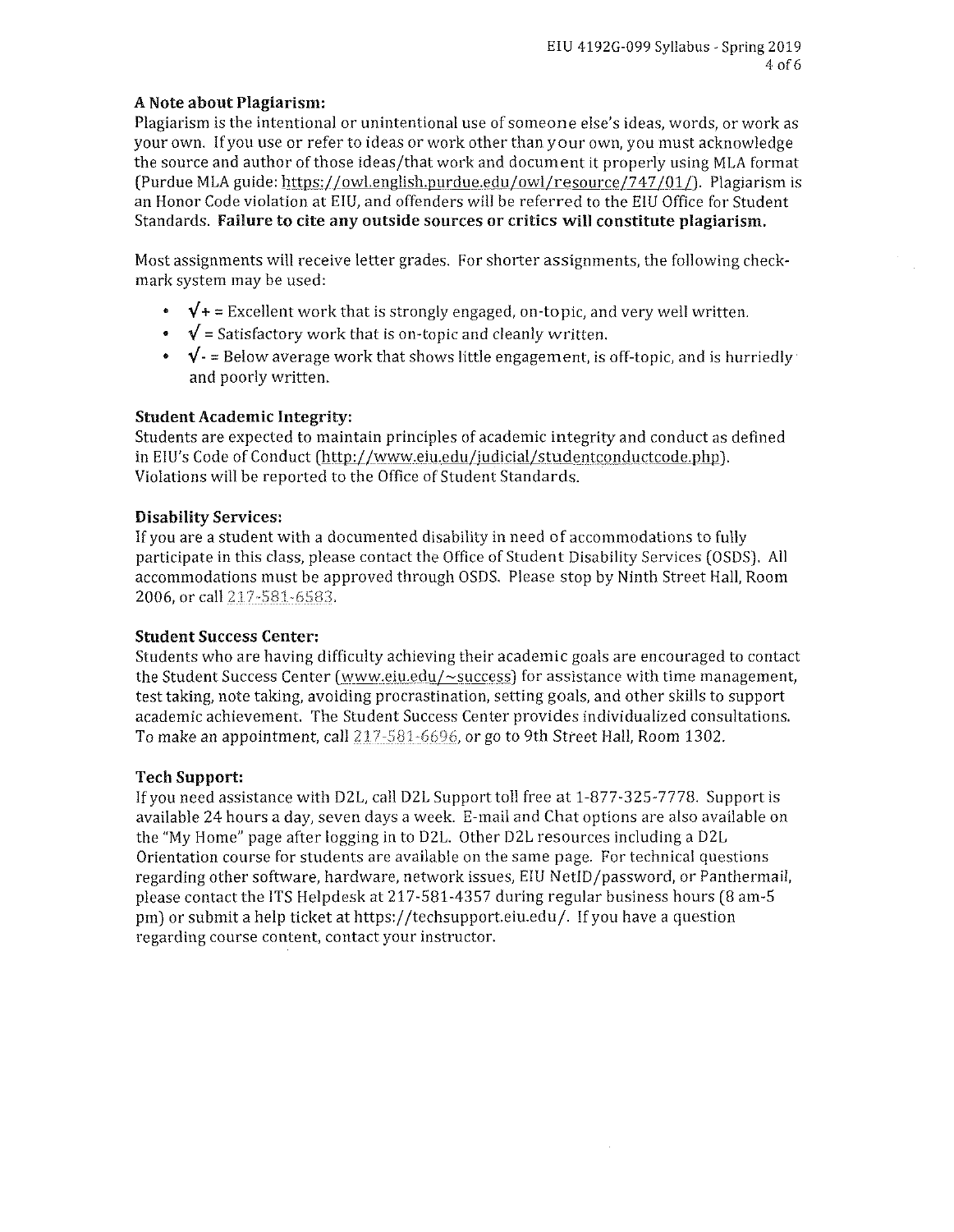# EIU 4192G, section 099: EIU Honors Senior Seminar in Film & Contemporary Society Spring 2019 | Tentative Class Schedule\*

\*Please note: This schedule is *tentative;* activities or readings are subject to change depending on class progress.

| Date          | What We'll Do in Class                                                                                                                                                                | Homework                                                                                                                                                                                                                                                                                                                              |
|---------------|---------------------------------------------------------------------------------------------------------------------------------------------------------------------------------------|---------------------------------------------------------------------------------------------------------------------------------------------------------------------------------------------------------------------------------------------------------------------------------------------------------------------------------------|
| Wed.,<br>1/9  | Discuss course policies and syllabus<br>Cultural & Intellectual background to<br>contemporary society<br>Discuss how film creates<br>representation and meaning                       | - Read "Sound" in Anatomy of Film (pp. 36-50)<br>- Read "Mise-en-Scéne" in Anatomy of Film (pp. 86-98)<br>- Read "The Shot" in Anatomy of Film (pp. 51-63)<br>- Read sections on shots and editing in Anatomy of<br>Film (pp. 69-83)<br>- Complete online assignment assessing film excerpts<br>- Assign Discussion Leaders for films |
| Wed.,<br>1/16 | 1. Discuss examples of film techniques<br>2. Unit I - "[T]o show something is to<br>ennoble it"? Representing War on the<br>Screen: Watch Stone's Platoon                             | - Read excerpt regarding Francois Truffaut's response<br>to cinema and "The Algerian Tragedy" (D2L)<br>- Read "Introduction" to War on the Silver Screen<br>(D2L)<br>- Read "Introduction" to War Cinema (D2L)                                                                                                                        |
| Wed.,<br>1/23 | 1. Discuss Platoon and assigned<br>reading<br>2. Unit I- "[T]o show something is to<br>ennoble it"? Representing War:<br>Watch Nemes's Son of Saul                                    | - Read Jean-Michel Frodon's "Intersecting Paths: How<br>cinema has confronted the tragedy of the 20th<br>century" (D2L)<br>- Read Dennis Lim's "'Kapò': Portraying the<br>Unthinkable in Art" (D2L)<br>Review film options for Group Presentation project<br>(see handout)                                                            |
| Wed.<br>1/30  | 1. Discuss Son of Saul and assigned<br>reading<br>2. Unit II - Individual Identity and<br>Modern Society: Watch Antonioni's<br>Blow-Up                                                | - Read excerpts from Guy Debord's Society of the<br>Spectacle (D2L)<br>- Turn in (D2L Dropbox) choices for group project                                                                                                                                                                                                              |
| Wed.,<br>2/6  | 1. Discuss Blow-Up and assigned<br>reading<br>2. Unit II - Individual Identity and<br>Modern Society: Watch and discuss<br><b>Siegel's Dirty Harry</b><br>Analysis Task #1 Due in D2L | Read Pauline Kael's "Saint Cop" and other critical<br>reviews (D2L)                                                                                                                                                                                                                                                                   |
| Wed.,<br>2/13 | 1. Discuss Dirty Harry and assigned<br>reading                                                                                                                                        |                                                                                                                                                                                                                                                                                                                                       |
|               | 2. Unit II - Individual Identity and                                                                                                                                                  |                                                                                                                                                                                                                                                                                                                                       |

 $\sim$ 

 $\mathcal{L}_{\mathcal{L}}$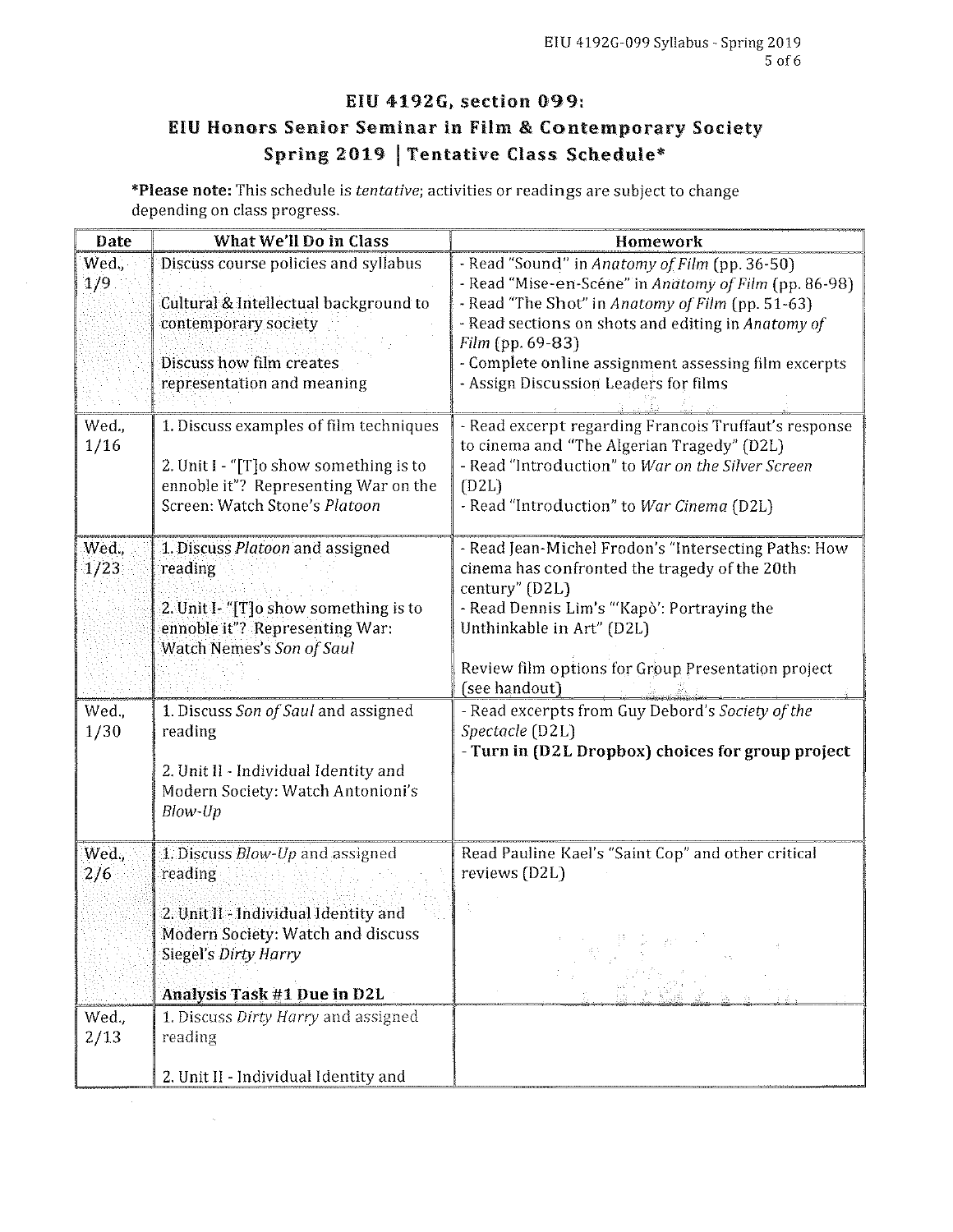|               | Modern Society: Watch Pakula's The<br>Parallax View                                                                                                                             |                                                                                                                                          |
|---------------|---------------------------------------------------------------------------------------------------------------------------------------------------------------------------------|------------------------------------------------------------------------------------------------------------------------------------------|
| Wed.<br>2/20  | 1. Discuss The Parallax View<br>2. Unit II - Individual Identity and<br>Modern Society: Watch Mackenzie's<br>Hell or High Water                                                 |                                                                                                                                          |
| Wed.<br>2/27  | 1. Discuss Hell or High Water<br>2. Unit III - Sources of Evil, Spectacles<br>of Sexuality: Watch Haneke's The<br>White Ribbon<br>Analysis Task #2 Due in D2L<br><b>Dropbox</b> |                                                                                                                                          |
| Wed.,<br>3/6  | 1. Discuss The White Ribbon<br>2. Unit III - Sources of Evil, Spectacles<br>of Sexuality: Watch Powell's Peeping<br>Tom                                                         | Read Laura Mulvey's "Visual Pleasure and Narrative<br>Cinema" (D2L)                                                                      |
| Wed.<br>3/13  | No Class - Spring Break                                                                                                                                                         |                                                                                                                                          |
| Wed.,<br>3/20 | 1. Discuss Peeping Tom and Mulvey's<br>essay<br>2. Unit III - Sources of Evil, Spectacles<br>of Sexuality: Watch the Soska Sisters'<br><b>American Mary</b>                     | - Read Carol Clover's "Her Body, Himself" (D2L)<br>- Précis/Annotated Bibliography for Research<br>Term Paper due in D2L by Friday, 3/29 |
|               | Analysis Task #3 Due in D2L<br><b>Dropbox</b>                                                                                                                                   | 计变态                                                                                                                                      |
| Wed.,<br>3/27 | 1. Discuss American Mary and Clover's<br>essay<br>2. Unit III - Sources of Evil, Spectacles<br>of Sexuality: Watch Sophia Takal's<br><b>Always Shine</b>                        | Reminders!<br>- Be working on Research Term Paper!<br>- Be organizing your Group Presentation project!                                   |
| Fri.,<br>3/29 | Précis & Annotated Bibliography<br>for Term Paper due in Dropbox                                                                                                                |                                                                                                                                          |
| Wed.<br>4/3   | 1. Discuss Always Shine<br>2. Unit IV - Love, Life, the City: Watch<br>Wim Wenders's Wings of Desire                                                                            | Reminders!<br>- Be working on Research Term Paper!<br>- Be organizing your Group Presentation project!                                   |